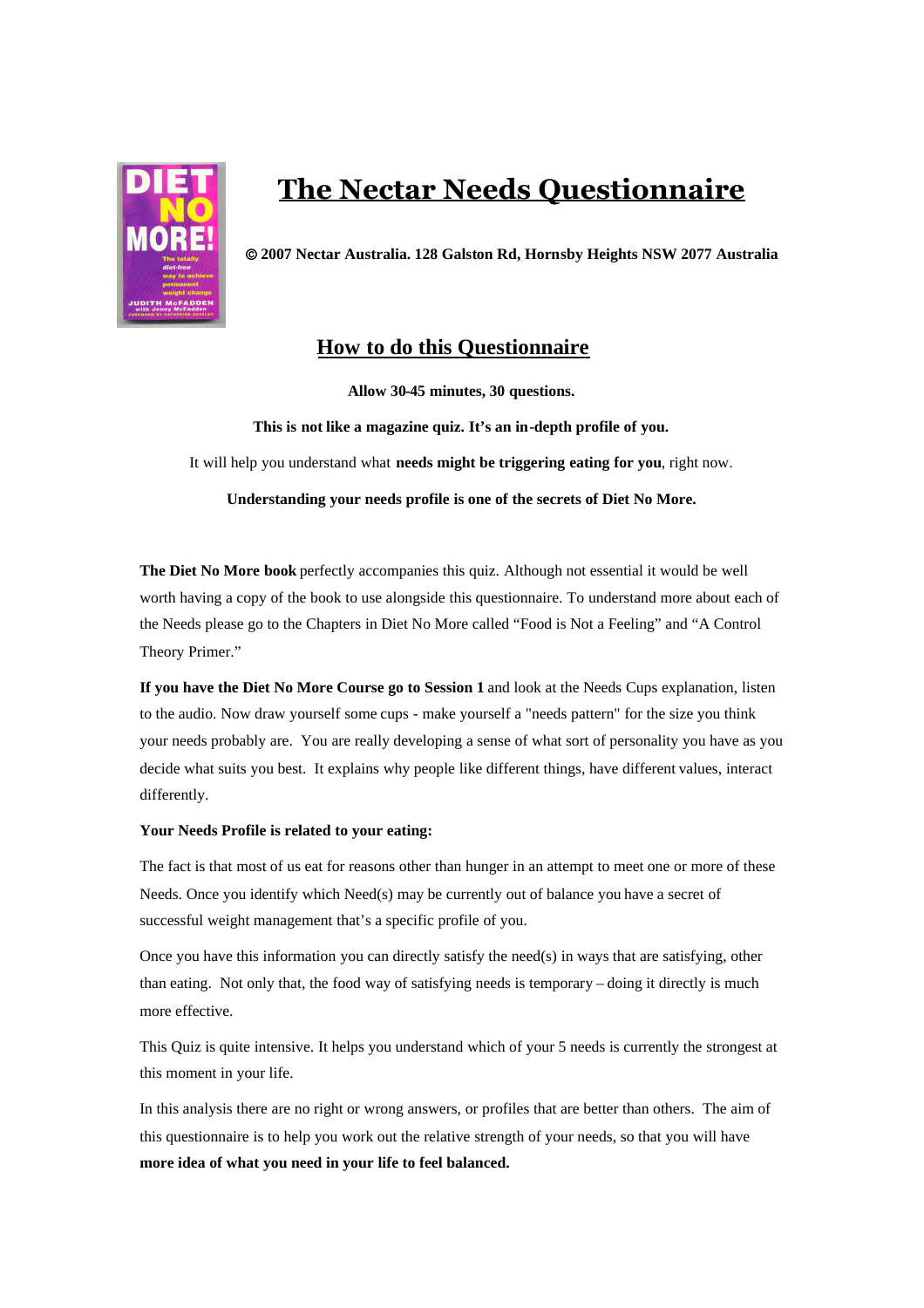If some items seem really not applicable to you, leave them out so that you do the ones that matter to you.

There is no absolute score on this - it will give you an internal comparison of the strength of your needs.

## **There are 30 questions.**

## **Each time, there will be five descriptions of what might be a satisfying experience. Put them in order of preference as they would be satisfying to YOU (right now.)**

## **Beside the letter, number them from 1 (first preference) to 5 (last preference).**

- 1. You have been offered a day out, whatever you want, all paid for, but all you can take away from it is memories.
	- A. You collect friends and family, and give them the best time you can think of, so that you all laugh and enjoy each other's company.
	- B. You arrange to join an expedition to (safely) do something few people have experienced - a trip to the moon, a dirigible flying over your favourite city, a submersible to the bottom of the sea - whatever you want.
	- C. You arrange to be entertained by the best shows or acts you have always wanted to see, or to do a trip you have always thought about.
	- D. You fit in as many experiences as you possibly can, with as much variety as you can think of.
	- E. You do lots of vigorous, healthy activities, maybe adding a massage or special treatment, and go home feeling full of energy and relaxed.
- 2. You are going shopping. Assuming that you are not short of money, which kind of shopping would satisfy you?
	- A. You go with a friend, stop for morning coffee, chat with people as you meet them, discuss what to buy, each find some nice things, maybe go to a market.
	- B. You go alone so that you can get around faster, compare prices and quality, come home with exactly what you wanted.
	- C. You don't really care whether you end up with much, you enjoy looking at what is around, pass the time with people you meet, buy something if it really takes your fancy.
	- D. You like to have lots of choices plenty of shops, big variety of goods, inspecting new things, doing what you want without feeling constrained by someone else's agenda.
	- E. You like to be clear about what you buy that it will be useful and will last well, so you spend your money sensibly.
- 3. Assuming that you have the athletic ability, you are choosing a sport.
	- A. You would like to be in a team a really valued member, co-operative, helping the team to function and pull well together. It wouldn't matter much whether you won, playing together would be the most important thing.
	- B. You would prefer an individual sport, or alternatively would like to captain a team. Excelling would be important - you would like to do it really well, and would be prepared to put in practice time.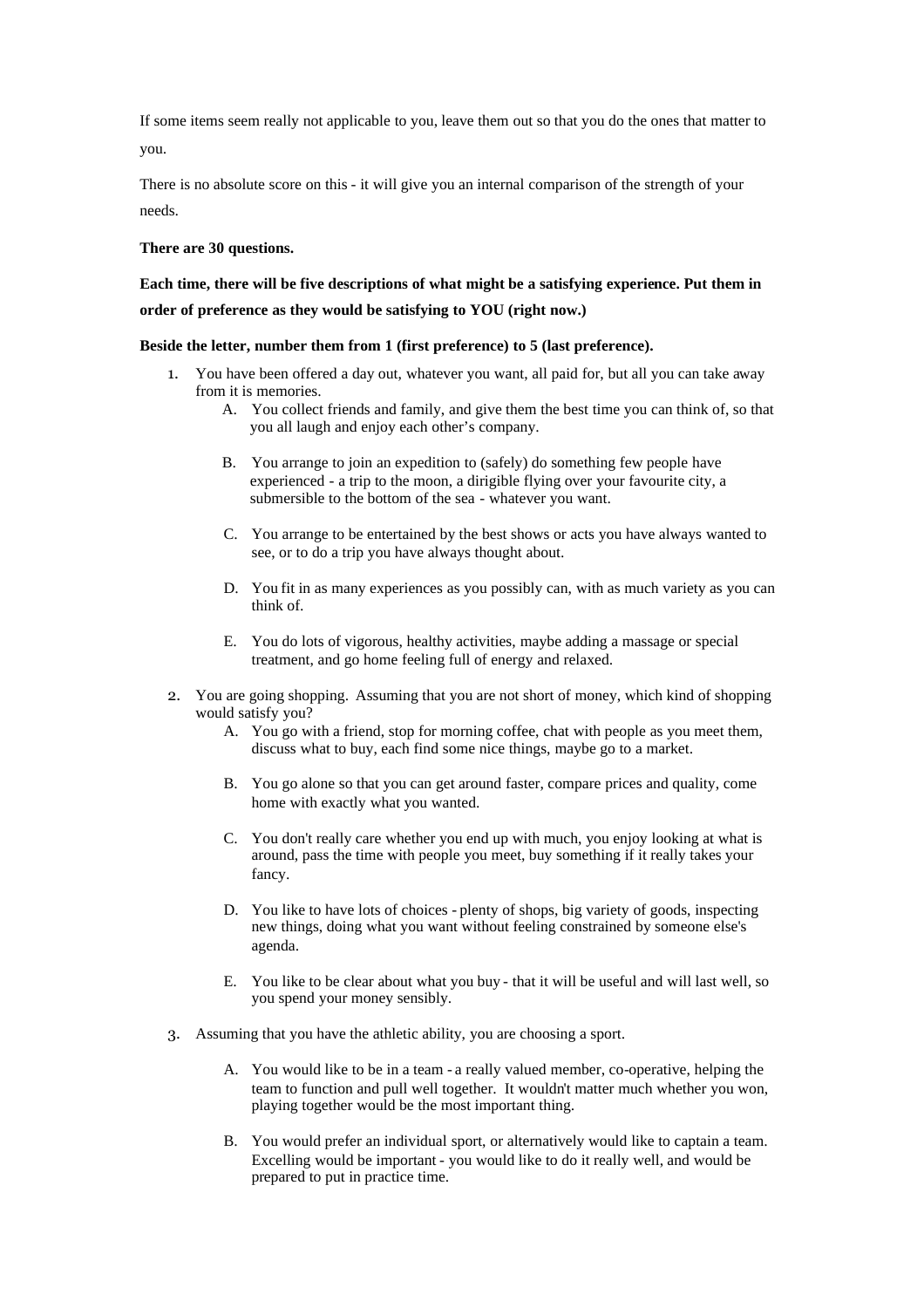- C. Something social, where people would stop for a laugh, would be more fun. Maybe a bit of a risk would add to the pleasure.
- D. Definitely something individual, out in the open, no umpires or referees looking over your shoulder, not necessarily competitive - maybe you can just compete against yourself - do your personal best.
- E. It could be individual or group, but it needs to be something safe, or something where you develop strength and fitness.
- 4. You are arranging a visit to the movies. As you come out, you feel completely satisfied.
	- A. The movie portrayed deep relationships, and was very moving. It was emotionally satisfying.
		- B. The movie was very well produced, with great acting, outstanding scenery or sets, the plot kept you guessing and the ending was logical but unexpected.
		- C. It was a comedy you laughed and laughed until your sides were sore.
		- D. There were lots of special effects and some great chases it was really entertaining.
		- E. It was good because there was no violence, and the star triumphed heroically over a disability.
- 5. You are going on a holiday. What would be the most satisfying?
	- A. Go to a resort with your social group, or the family. Lots of time together, lots of fun.
	- B. Organise to go where you haven't been before, and arrange to see as much as possible of the country. Take lots of pictures to show people when you get home.
	- C. Arrange to learn a new skill or to play your favourite sport, or alternatively enjoy entertainment.
	- D. Just hang loose do what comes each day go where the mood takes you.
	- E. Take an organised tour, so that all your arrangements are made for you, and a guide looks after the group.
- 6. You have, or take up, a hobby. What would be the most satisfying aspect of it?
	- A. To do it, you belong to a group either as you are learning it, or as you are doing it. You can talk to other people.
	- B. You can be really creative, see a finished product of high quality. You like seeing what others have done, too.
	- C. You like to keep learning, developing skills or knowledge.
	- D. The hobby has lots of different aspects to it, so there is lots of choice.
	- E. It could provide a nest-egg for the future if you needed it, or something you could do instead of your "real" work.
- 7. If you have a family, what would be the description you would most like people to use of it (not what it is like, but how you would like it described)?
	- A. Close and loving caring.
	- B. Well balanced and successful.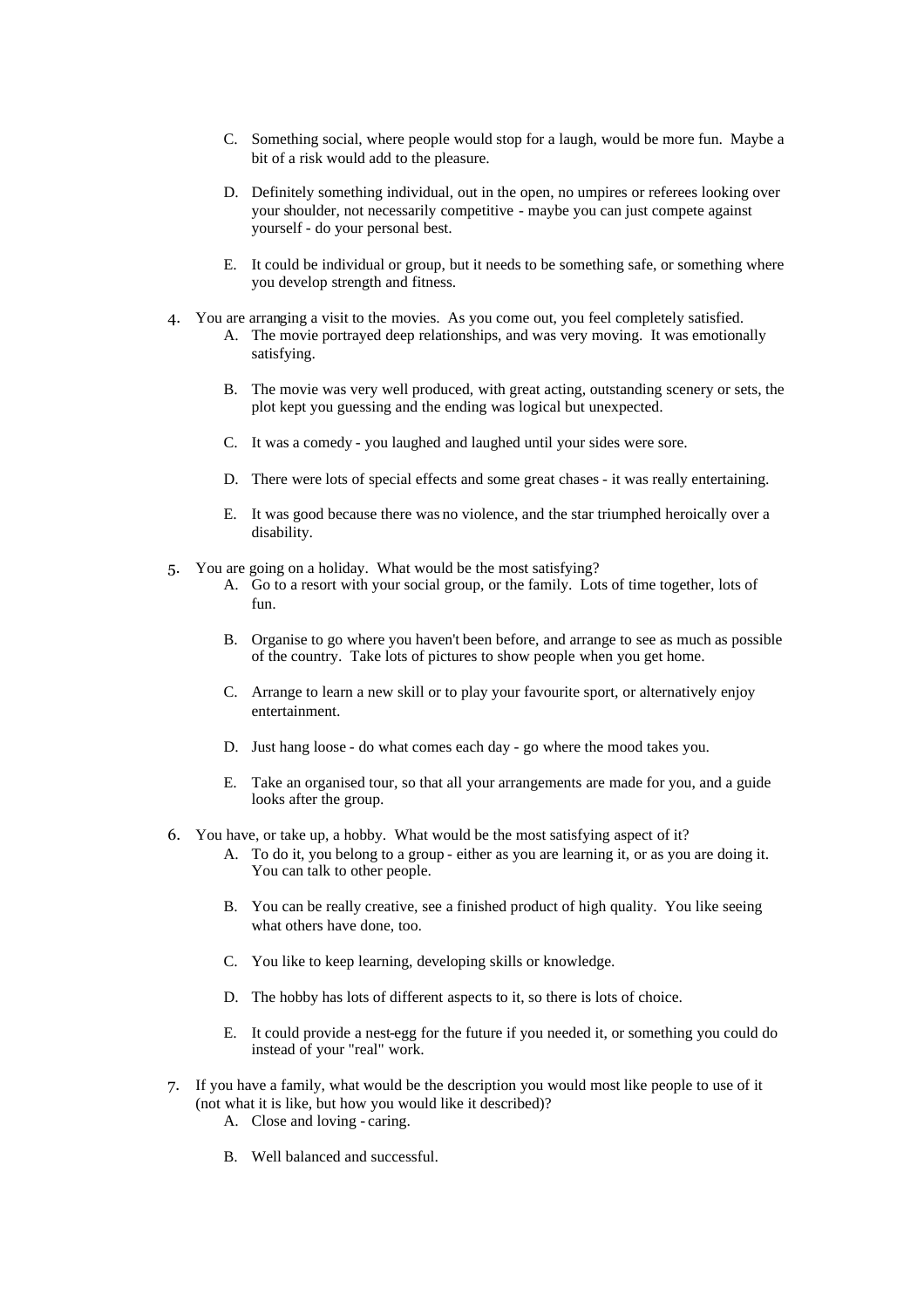- C. Always good for a laugh.
- D. Independent, think for themselves.
- E. Healthy and well prepared for the future.
- 8. Suppose you were planning an extension or improvement to your house. What would be the most likely reason?
	- A. There would be more room for the family; they could stay over more often.
	- B. Entertaining would be easier and more enjoyable for guests, or more places to work productively.
	- C. There would be more room for a hobby or sport.
	- D. There would be more space to get away on your own when you needed to.
	- E. It would be physically more comfortable, or people would sleep better.
- 9. If you came home from a day at work, and felt really satisfied, what would have happened?
	- A. Someone would have come to you with a personal problem, and you would have really helped them, or you would have found a very compatible workmate.
	- B. You would have thought of a really good idea for advancing the company, and had it accepted.
	- C. Some very funny (amusing) things would have happened, and you would have had a good laugh.
	- D. People would have left you alone so that you really got done what you thought was important.
	- E. Something would have happened that assured the company's and your future.
- 10. If you decided to watch a documentary on TV, what subject would most appeal to you? A. The work of Mother Teresa in loving and helping people.
	- B. The history of a political party and how it gained power.
	- C. A discussion on humour, with short illustrations of the different types of things that make people laugh.
	- D. The greatest inventions of all time.
	- E. The secrets of remaining healthy and living longer.
- 11. If you were to comfort yourself by eating, would it be because:
	- A. You felt lonely, out of contact with people you care about.
	- B. You felt unimportant, or over-extended, or a failure.
	- C. You felt bored, with nothing interesting to do.
	- D. You felt trapped, anxious, controlled by others or the situation.
	- E. Your body felt listless, "down", tired, or you were worried about money.
- 12. If the books in the library were arranged by category, would you head for: A. Romance, Relationships.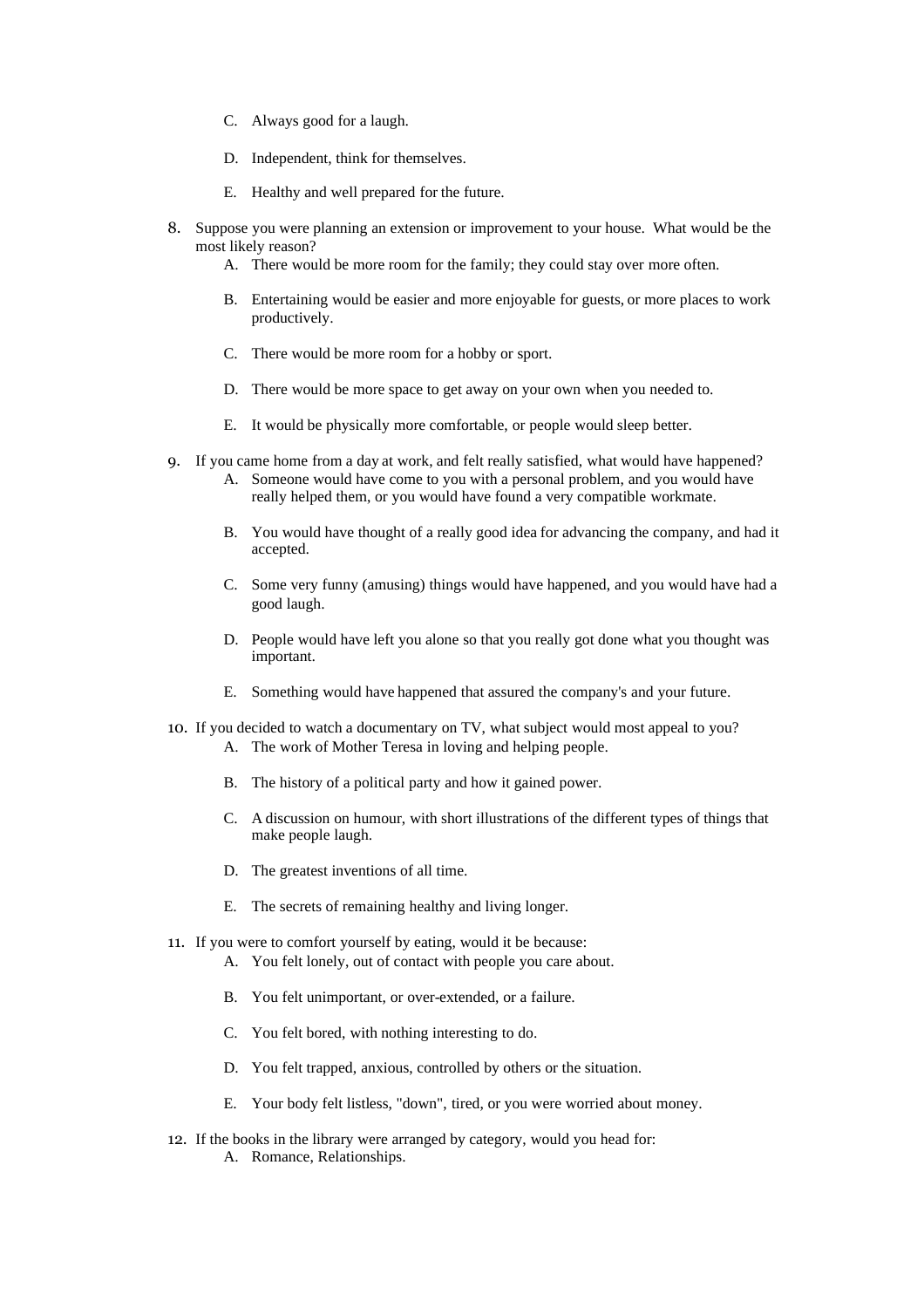- B. Science Fiction, Mystery, Spy stories.
- C. Humour.
- D. Travel.
- E. Health.
- 13. What characteristic in a partner would worry you most in a relationship?
	- A. They are distant don't cuddle, or think of the little things that say "I love you".
	- B. They think of work, golf, hobbies anything ahead of you. You feel of no importance.
	- C. They have no sense of humour.
	- D. They don't let you make decisions or do what you want.
	- E. They spend without thinking of the future. They don't save.
- 14. If you could arrange a dinner out that would really satisfy you, what would it need to have in it?
	- A. A chance for intimate talk with someone you really care about great surroundings, soft lights, wonderful atmosphere.
	- B. A place with beautiful surroundings, excellent service, good food, comprehensive menu, really good wine list.
	- C. The surroundings may not be much, but the taste of the food is out of this world.
	- D. A smorgasbord or menu with a vast array of choices.
	- E. The food is really healthy low fat content, plenty of vegetables and beautifully cooked and tasty.
- 15. If you were deciding to attend an Adult Education course, what would you look for? A. A group experience.
	- B. Something you know you could enjoy doing well.
	- C. A chance to learn something new.
	- D. Something very different from your regular life an escape.
	- E. Something that might help you in the future.
- 16. In music, would you prefer to listen to:
	- A. Love songs, music that expresses emotions.
	- B. Virtuoso performances, by someone with great mastery of their instrument.
	- C. Something where you can sing along.
	- D. New material, things that are different.
	- E. The old songs that you know and love.
- 17. If you put on a dinner party, what would be most important?
	- A. People got along well with each other.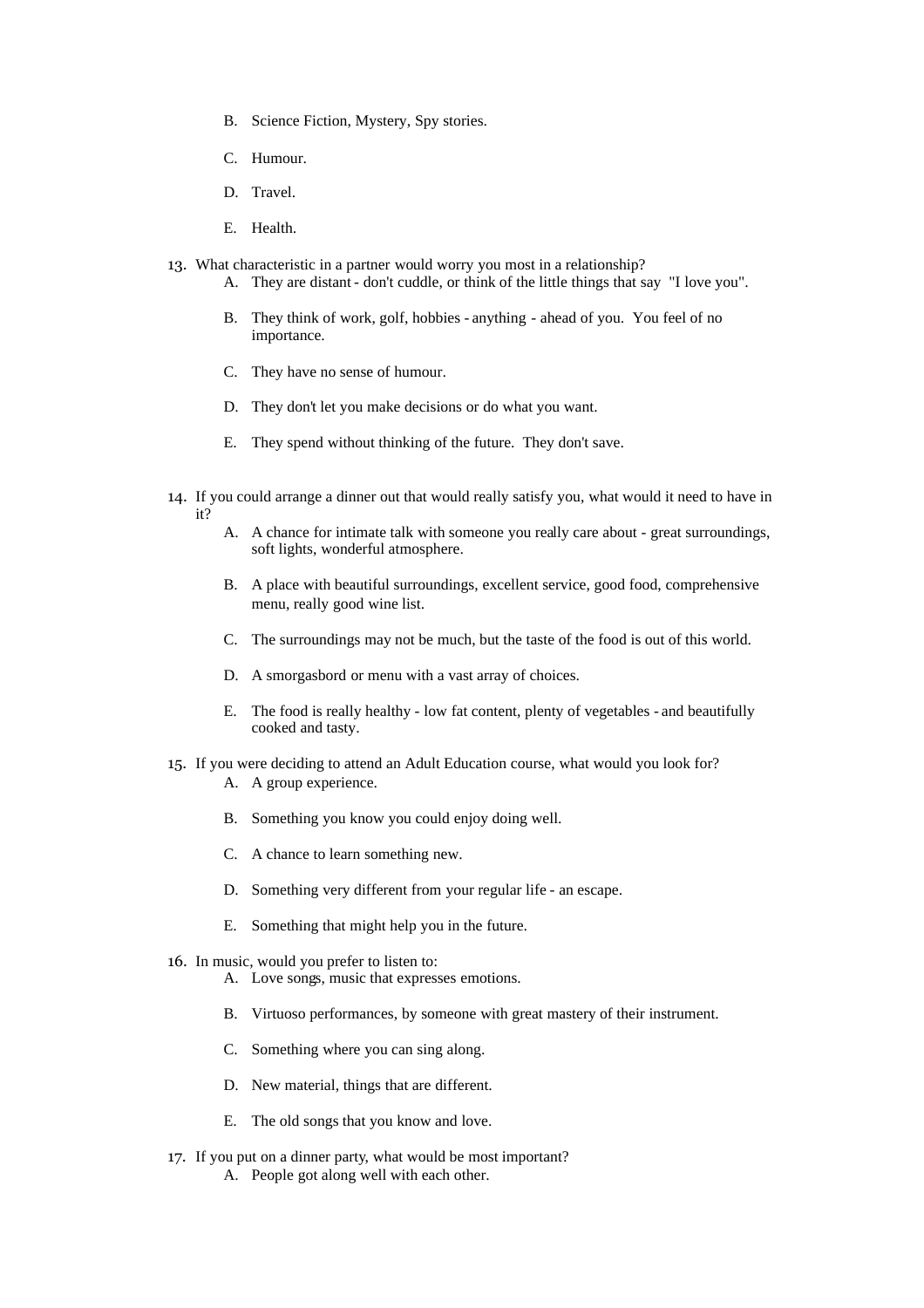- B. Everything went according to plan, and they all had a great time.
- C. The talk was fascinating, and you learned from it.
- D. Everyone felt comfortable, and free to do what they want.
- E. Everybody had plenty to eat.
- 18. If you went for a walk around your neighbourhood, what would you think about most? A. Who you might meet and greet.
	- B. What people might think about you and your appearance.
	- C. The different ways people adorn their houses.
	- D. The feeling of being out in the open, the scenery.
	- E. How much good the exercise is doing your body.
- 19. If you had a pet just for yourself, what would be its most important characteristic? A. It would be a great companion.
	- B. You could show it or compete with it or breed from it.
	- C. You could play with it.
	- D. It would not restrict your way of life or need a lot of attention.
	- E. It would protect you or your possessions.
- 20. If you were writing a send-off card to someone you work with and like, would you write something:
	- A. Caring.
	- B. Complimentary.
	- C. Funny.
	- D. Saying what a good choice they were making.
	- E. Wishing them a secure future.
- 21. You host a social occasion, but you go home dissatisfied. Which event might have happened?
	- A. Your best friend, although they accepted the invitation, did not turn up, without explanation.
	- B. Even though they knew you were hosting, several guests totally ignored you as they left.
	- C. It was all too serious nobody let their hair down.
	- D. It seemed to go on far too long; you couldn't pack up and go home when you wanted to.
	- E. The management of the venue presented you with a bill that was far too high for what they provided.
- 22. You went to a special gathering of your old classmates, but you didn't enjoy it, because...
	- A. You tried to be friendly, but there didn't seem to be any real warmth.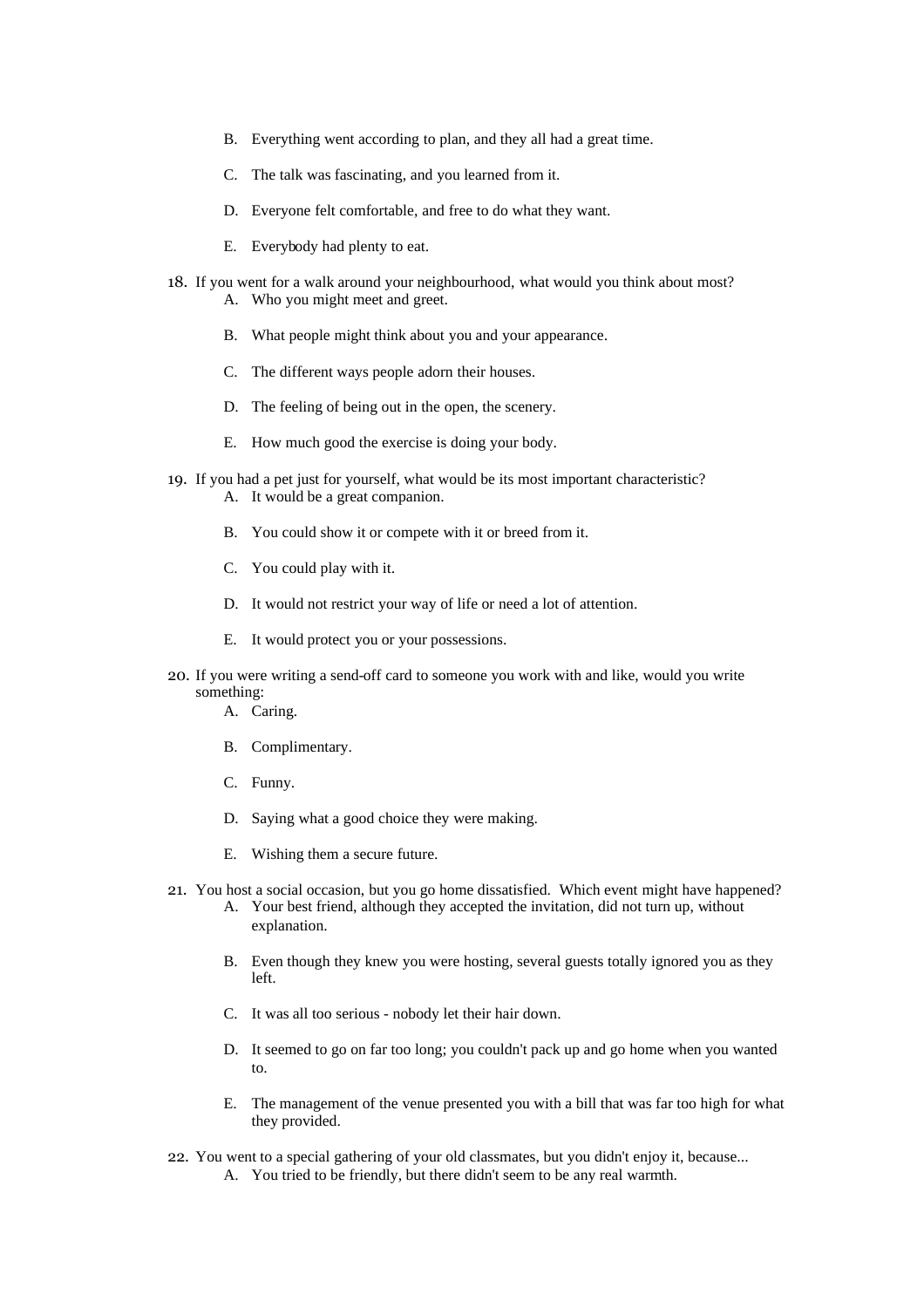- B. Everyone else seemed to look younger and better than you did.
- C. There were a lot of put-downs which were supposed to be funny but weren't.
- D. The person you liked least stayed around you all night, and you couldn't get rid of them.
- E. All the food was too greasy and you didn't want any of it.
- 23. You volunteer to stuff envelopes for a good cause. You would enjoy the time most if .. A. There was a group doing it together.
	- B. You develop a very efficient and effective way to do it.
	- C. You can get it over quickly and then have some fun.
	- D. You can do it in your own way and at your own pace.
	- E. The information you are sending out will really help people who need to survive.
- 24. You join a discussion group. You really enjoy it most when... A. People are positively involved with each other.
	- B. You can express your opinions and people listen.
	- C. You really learn things and it feels like fun.
	- D. You feel free to talk if you want, or not talk if you don't.
	- E. The activities and discussion are non-threatening.
- 25. Changes are proposed at work. Your concern would be ...
	- A. You might be more isolated from fellow employees.
	- B. You might lose some responsibilities that you believe you do well.
	- C. The work might be more repetitive and boring there would be no chance to learn.
	- D. You will have to work under more restrictions.
	- E. You might lose the overtime that currently pays the mortgage.
- 26. You are attending your own "send-off" from work, or from the neighbourhood. How would you most like people to describe you?
	- A. Always friendly and willing to help.
	- B. Self-assured, balanced, wise, there in an emergency, a great support.
	- C. Entertaining, full of fun, a great host, always doing something interesting.
	- D. Strong and independent, but pitches in when needed.
	- E. Persistent in improving things, keeping things moving along, looking after people's safety.
- 27. A group of teenagers is rude to you. How would you be most likely to feel? A. Sad, lonely. It's terrible when people can't be nice to each other.
	- B. Angry. They have no right to be rude to people who are not interfering with them.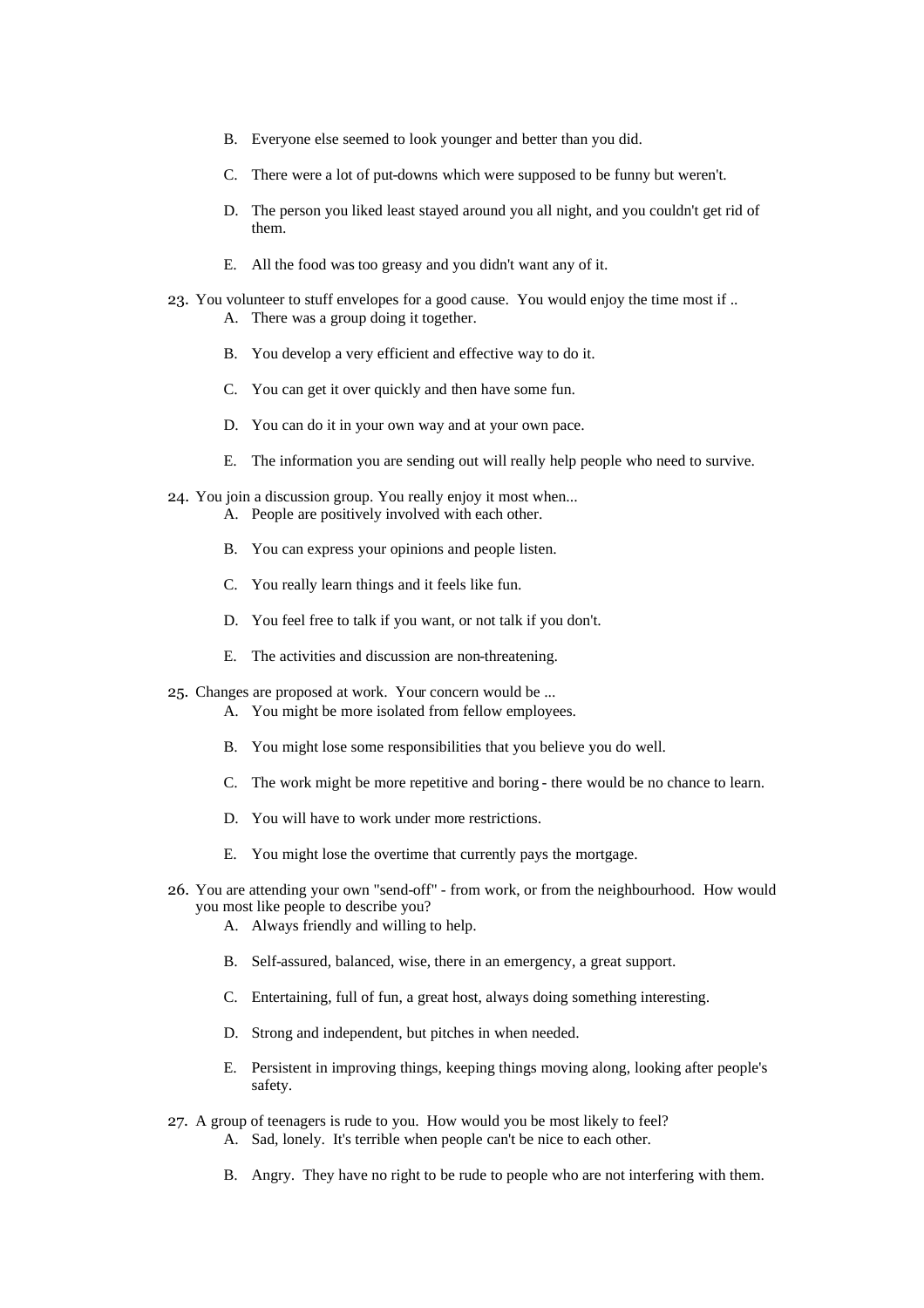- C. Indulgent. They were only having a bit of fun, and one thing they said was really quite clever.
- D. Anxious. You just want to be left alone.
- E. Afraid. It's an attack on your person; they might resort to physical violence.
- 28. One of your children tells you they are planning to leave school before they complete their education, and to you this seems a bad choice. What might you say to them?
	- A. You're very important to me, and I want you to be happy. Let's talk about it.
	- B. This is a big decision you're making here. I want you to consider it carefully. Let's talk about it.
	- C. I guess school isn't much fun at present. Want to talk about it?
	- D. You're entitled to make your own choices. Have you thought this one through? Can we talk?
	- E. Leaving school sounds a bit risky are you likely to be able to earn a good living? Let's talk about it.
- 29. Your house becomes much noisier, because it is now under the flight path of a new airport. What is the most upsetting?
	- A. The family is at each other's throats because they are all unnerved by the noise.
	- B. Nothing you do to change things seems to make any difference.
	- C. It is impossible to relax.
	- D. There is no escape from the noise.
	- E. The family's health is suffering because of the stress and the pollution.
- 30. You predict that you will soon look much more attractive in appearance. What will be the most important change in your life?
	- A. Someone will fall in love with you, or you will make friends more readily.
	- B. You will just feel so much better about yourself because you will always look attractive.
	- C. You will feel more confident about going out and having fun.
	- D. There will be a much bigger choice of clothes to buy.
	- E. You will feel more energetic and healthy.

Now analyse your choices. Your results are dependent on what is going on right now in your life, and could well be different at another time.

Record the scores for each need. How many 1's did you score next to A, How many 1's did you score next to B etc etc for each one.

A B C D E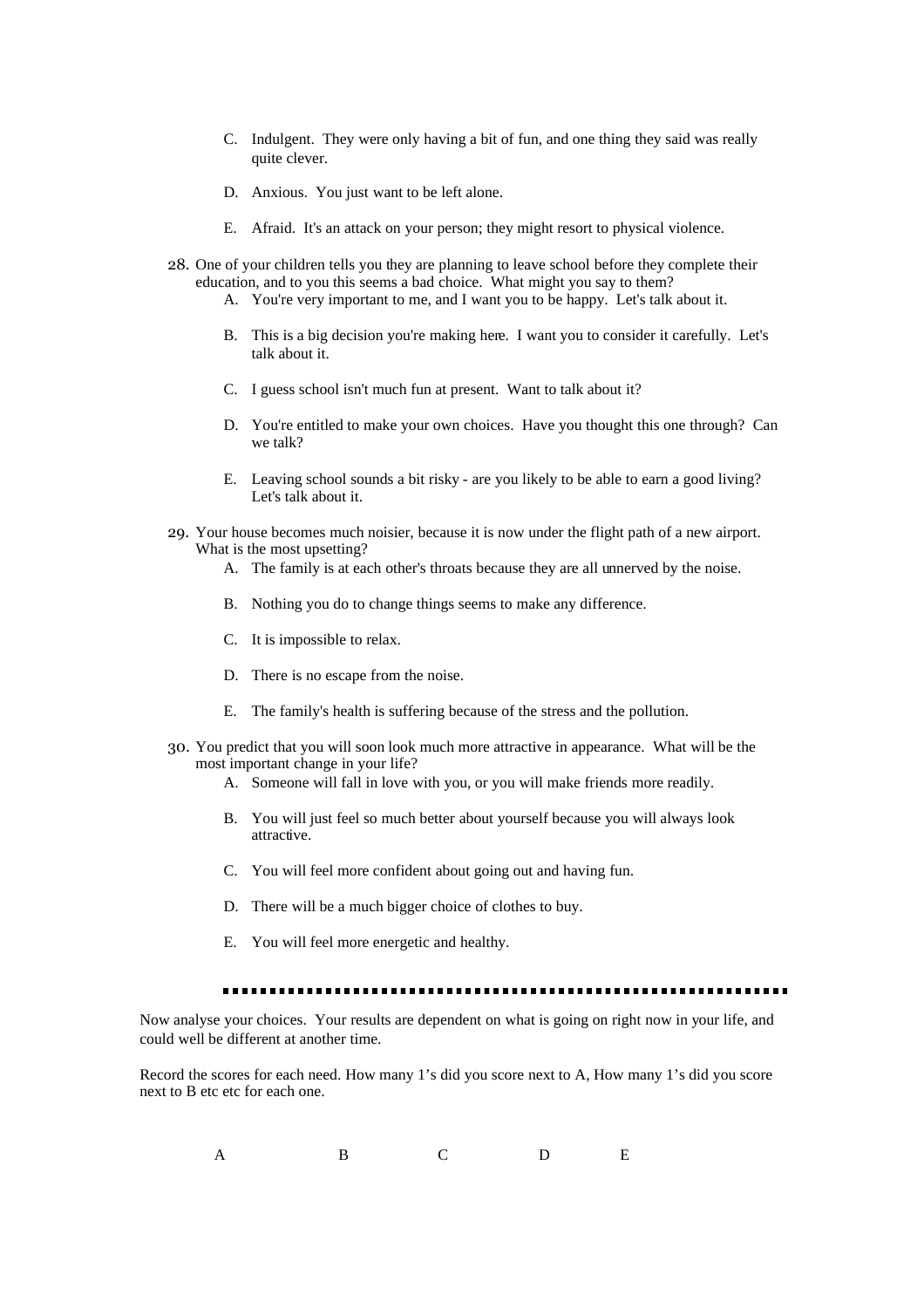## **The needs are as follows:**

- A. **Being Loving** your focus is on relationships, harmony between people, caring for them.
- B. **Being Powerful** you focus on achieving, doing things well, and like to feel balanced and in control of yourself.
- C. **Being Playful** (Fun) you like humour, laughter, learning new things.
- D. **Being Free** you like to make your own choices, have variety, feel free to do what you want.
- E. **Being healthy** Survival you think of the future, you like to feel safe.

### **How to interpret your scores:**

Having all the information in front of you, decide whether the scores you got really reflect the way you think you like to operate. These scores are not necessarily accurate about the way you are all the time they will be reflecting to some extent how well you are satisfying each need right now.

Now look at the numbers you scored for each need.

Think about the need with the highest number of 1's (there may be more than one if your numbers are close).

There are two ways to evaluate your results and only you will know which of these apply most to you:

- 1. The Need that is greatest from your questionnaire **is always your biggest "cup".** For you, this need is the one that most needs expression in your life on a regular basis. It is perhaps your greatest need from a genetic perspective and you must ensure that you are able to express it daily in the work you do, in your relationships and your activities and if you don't fill your cup with enough experiences of being loving, powerful, playful, free or healthy (whichever is your greatest need) then you may well find that food fills the gap instead.
- 2. The second way to understand your result is to ask yourself whether this need is currently **out of balance right now** for some reason? Perhaps it isn't your genetic makeup that makes this need large but current circumstances or life experience means your cup is pretty empty right now? If you have not been able to express this need for some immediate reason then you need to pay attention right now otherwise you find yourself eating to feel better.

Which one do YOU think applies to you right now?

Of course, few behaviours or experiences satisfy only one need; within the questionnaire, you will have found it difficult to decide on priorities at times. This is because you can satisfy one, two or all needs at the same time. And although the questions attempt to divide up the responses into need categories, the needs will be overlapping within each category. That is why you should make up your own mind on whether your result is an accurate reflection of your needs pattern.

### **Some questions to ask yourself:**